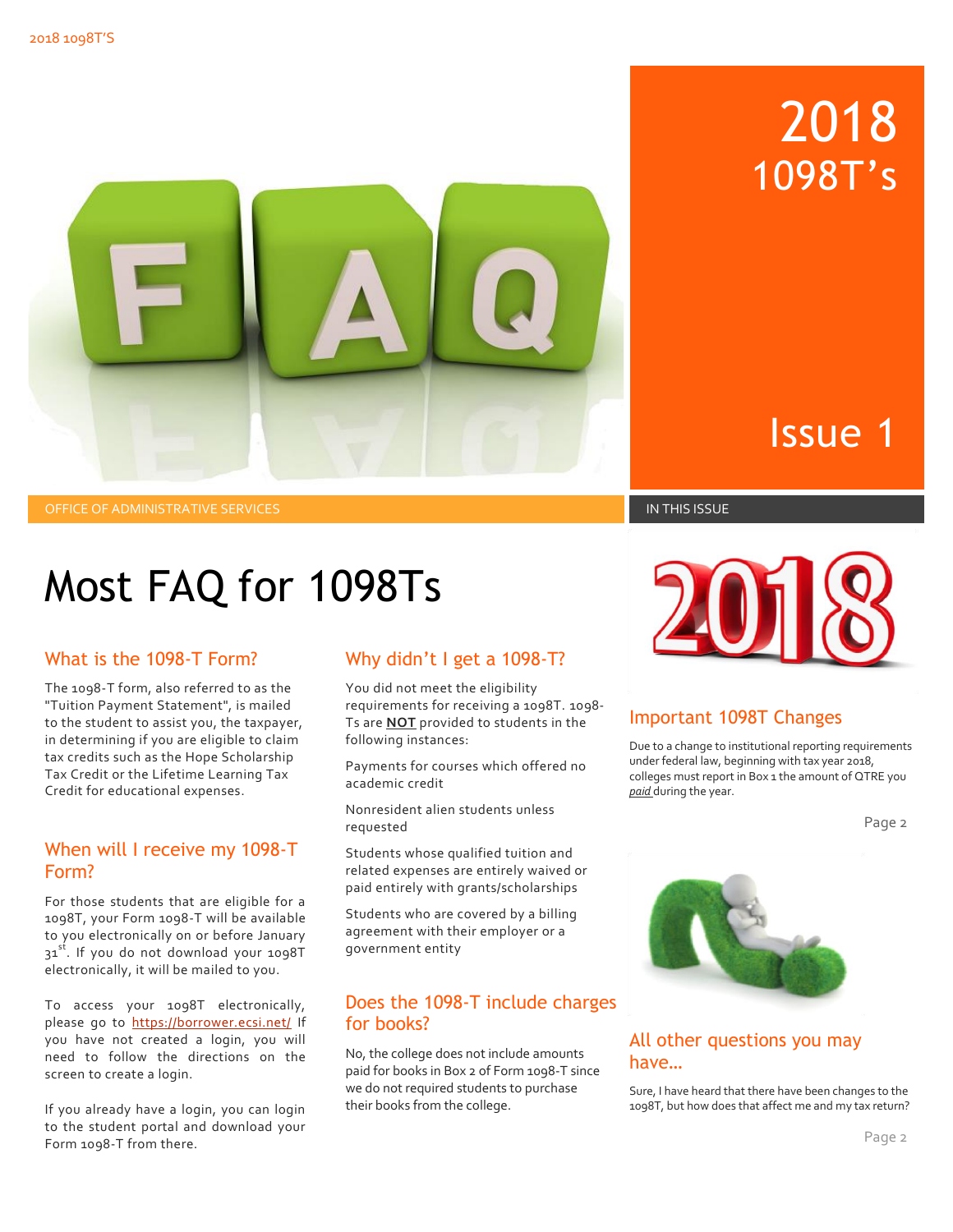### Important 1098T Changes

In January of each year, the college prepares IRS form 1098-T for eligible students reflecting amounts associated with tuition and financial aid for the prior calendar year as outlined in the IRS regulations.

In previous years, the 1098-T sent to the student provided a figure in Box 2 of the form that represented the qualified tuition and related expenses (QTRE) that were BILLED to the student's account for the calendar (tax) year. Due to a change to institutional reporting requirements mandated by federal law, beginning with tax year 2018, the amount of QTRE PAID during the calendar year will be reported in Box 1.

Since 2018 is the first year of the Box 1 payment reporting method, Box 4 will be empty on the 2018 Form 1098-T.

Please note that all payments received by December 31, 2018, will be posted to your student account. Payments that are made online to your student account in



BannerWeb will post on the date the payment is made. Payments received after December 31, 2018, will be reported on the 2019 1098-T form.

For more information about Form 1098- T,visit [https://www.irs.gov/pub/irs](https://www.irs.gov/pub/irs-pdf/i1098et_18.pdf)[pdf/i1098et\\_18.pdf](https://www.irs.gov/pub/irs-pdf/i1098et_18.pdf)

This publication gives you exceptions for those that do not get a 1098T AND information on what can and cannot be included in QTRE, Payments Received and Grants/Scholarships.

#### VERY IMPORTANT INFORMATION!!!

Please keep in mind that not all payments will be reported on the 1098-T.

Only payments that are paid for QTRE in the correct calendar year will be reported in Box 1.



### All other questions you may have…

On pages one and two, we provided you with the MOST frequently asked questions and a detail explanation on what has changed for the 2018(and beyond) 1098-Ts. But we also know that you may have other questions that have not been answered on the first 2 pages.

So this next section will list all the other questions (and hopefully answers) that you will have. And of course, if you do not see your question here, then please contact your colleges Business Office during their regular hours and they will be able to help.

Please keep in mind that our college cannot provide tax advice, and may suggest that you contact a qualified tax professional for any tax related questions.